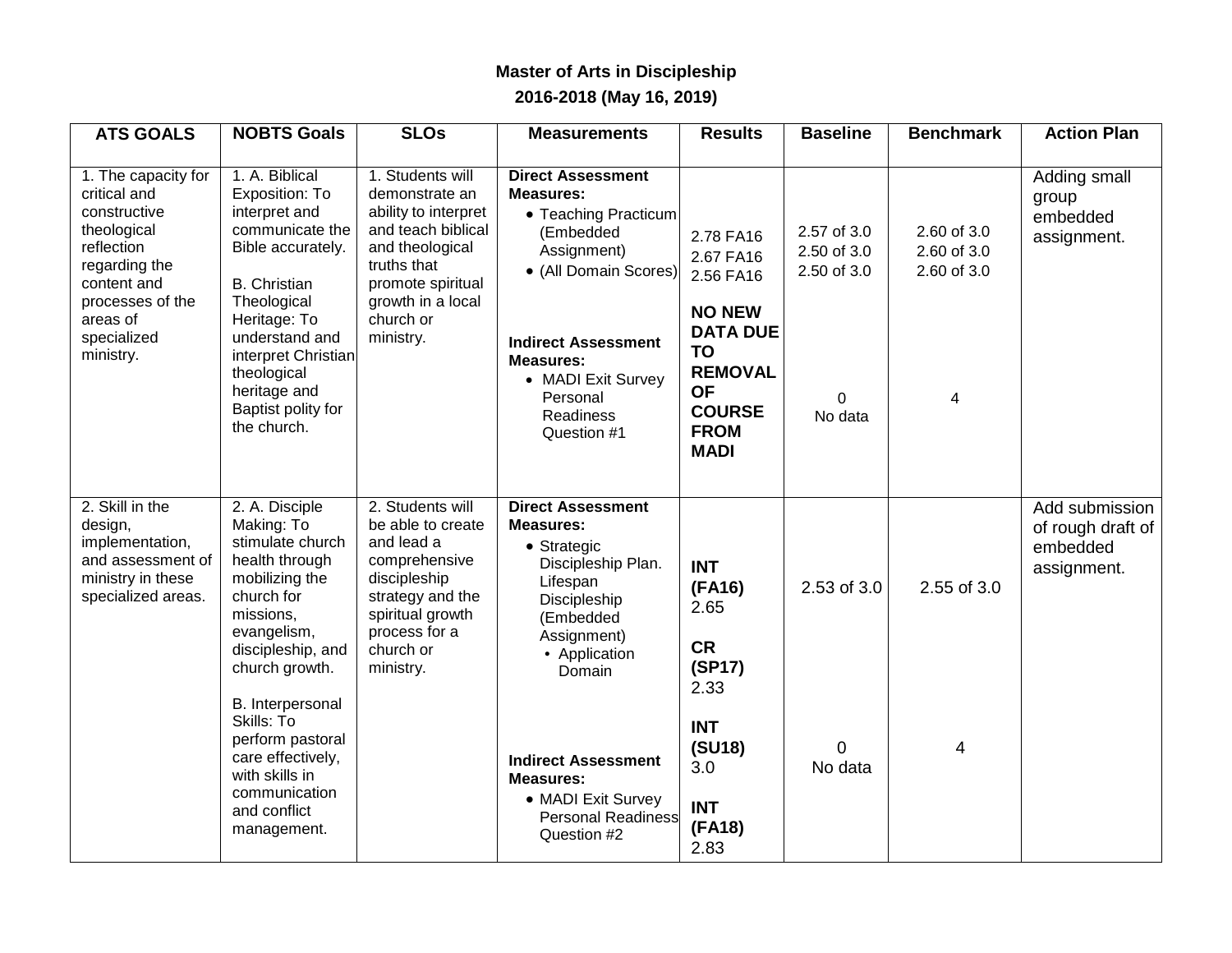| <b>ATS GOALS</b>                                                                                                  | <b>NOBTS Goals</b>                                                                                                                                                                                                                                                                                                                                                                                                     | <b>SLOs</b>                                                                                                                                                                              | <b>Measurements</b>                                                                                                                                                                                                                                                                                                                                                                                             | <b>Results</b>                                                                                                                                           | <b>Baseline</b>                 | <b>Benchmark</b>                | <b>Action Plan</b>                                                                                                     |
|-------------------------------------------------------------------------------------------------------------------|------------------------------------------------------------------------------------------------------------------------------------------------------------------------------------------------------------------------------------------------------------------------------------------------------------------------------------------------------------------------------------------------------------------------|------------------------------------------------------------------------------------------------------------------------------------------------------------------------------------------|-----------------------------------------------------------------------------------------------------------------------------------------------------------------------------------------------------------------------------------------------------------------------------------------------------------------------------------------------------------------------------------------------------------------|----------------------------------------------------------------------------------------------------------------------------------------------------------|---------------------------------|---------------------------------|------------------------------------------------------------------------------------------------------------------------|
| 3. An<br>understanding of<br>the various<br>disciplines that<br>undergird the area<br>of specialized<br>ministry. | 3. A. Disciple<br>Making: To<br>stimulate church<br>health through<br>mobilizing the<br>church for<br>missions,<br>evangelism,<br>discipleship, and<br>church growth.<br>B. Interpersonal<br>Skills: To<br>perform<br>pastoral care<br>effectively, with<br>skills in<br>communication<br>and conflict<br>management.<br>C. Servant<br>Leadership:<br>To serve<br>churches<br>effectively<br>through team<br>ministry. | 3. Students will<br>demonstrate<br>knowledge and<br>understanding of<br>disciple-making<br>principles,<br>processes, and<br>strategies in and<br>through churches<br>and its ministries. | <b>Direct Assessment</b><br><b>Measures:</b><br>Strategic<br>$\bullet$<br>Discipleship Plan.<br>Lifespan<br>Discipleship<br>(Embedded<br>Assignment)<br>Understanding<br>$\circ$<br>Communication<br>$\circ$<br><b>Indirect Assessment</b><br><b>Measures:</b><br>Personal<br>$\bullet$<br>Disciplemaking:<br><b>Reflection Paper</b><br><b>MADI Exit Survey</b><br>Personal<br><b>Readiness</b><br>Question #3 | <b>INT</b><br>(FA16)<br>2.65<br>2.80<br><b>CR</b><br>(SP17)<br>2.16<br>2.33<br><b>INT</b><br>(SU18)<br>2.2<br>2.6<br><b>INT</b><br>(FA18)<br>2.17<br>2.5 | 2.53 of 3.0<br>2.65 of 3.0<br>0 | 2.55 of 3.0<br>2.66 of 3.0<br>4 | Add<br>submission of<br>rough draft of<br>embedded<br>assignment.<br>New assignment<br>for course.<br>Revised in 2018. |